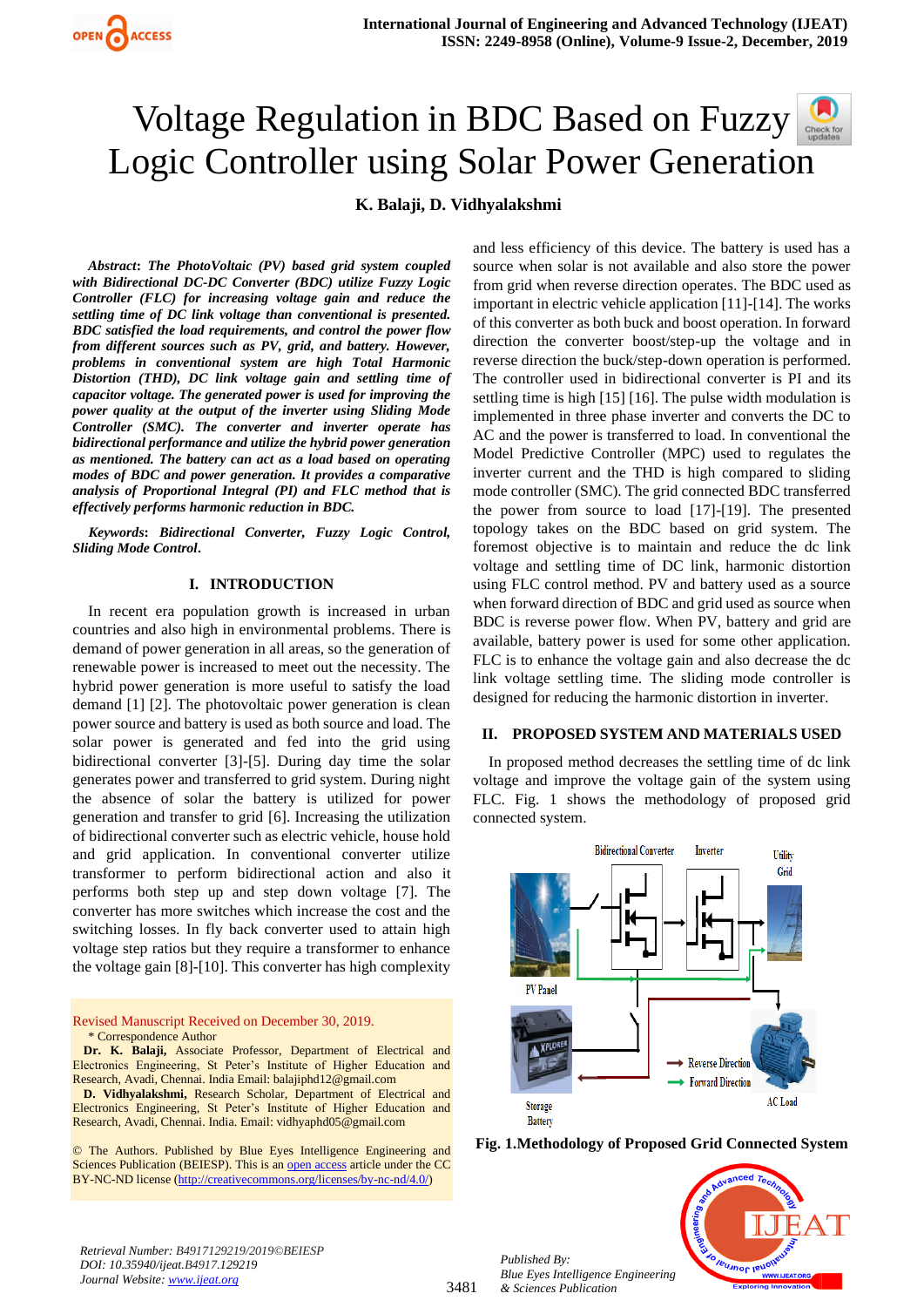### **A. Photovoltaic Power Generation**

The modelling of two diodes PV is to produce the characteristics of PV and VI curve by varying the irradiation and series resistance value. The PV is a passive capacitive filter which decouples the input voltage and current from power by decreasing the current and voltage ripples. The utilization of power electronic devices is increased such as UPS, power converter, air conditioner; regulator etc. connected to the point of coupling the non-linearity. The non-linearity load leads to increase the harmonics present in the system and it enhance the losses. It will affect the load, heating effect of transformer and shunt capacitor. Fig. 2 shows the equivalent circuit of PV model.



### **Fig. 2.Two diode PV cell equivalent circuit**

The non ideal single diode and two diode of PV cell are expressed in below equation,

$$
I = I_{photo} - I_{se} \left( \exp \frac{V + R_{se}I}{V_t} - 1 \right) - \frac{V + R_{se}I}{R_{sh}} \tag{1}
$$

$$
I = I_{Photo} - I_{D1} - I_{D2} - I_{sh}
$$
 (2)

$$
I_{Photo} = I_{ShortCrt} + K_I (T_{Cell} - T_{ref}) G
$$
\n(3)

$$
I_{D1} = I_{01} \left[ e^{\left(\frac{V + IR_S}{\alpha_1 V_T}\right)} - 1 \right]
$$
\n(4)

$$
I_{D2} = I_{02} \left[ e^{\left(\frac{V + IR_S}{\alpha_2 V_T}\right)} - 1 \right]
$$
\n(5)

$$
I_{Sh} = \frac{V + IR_s}{R_p} \tag{6}
$$

The harmonics is eliminated by using shunt active filter connected to inverter. In solar power system the photo energy is greater than band gap, the photo current is proportional to the solar radiation. The two diode PV cell has more accurate characteristics under intermittent energy resource. Power electronics converters are connected at load side to maintain the voltage and current, and also used to control the power flow in grid power system.

### **B. Bidirectional Converter**

The BDC act as buck boost converter and operates in both forward and reverse direction based on the switching

*Retrieval Number: B4917129219/2019©BEIESP DOI: 10.35940/ijeat.B4917.129219 Journal Website[: www.ijeat.org](http://www.ijeat.org/)*

configuration and it circuit diagram represent in fig. 3. The switching configuration is based on the switch and utilizes the fuzzy controller for voltage control across the output of bidirectional converter. The application of bidirectional are industrial application, electric vehicle, auxiliary system and in battery charging/discharging converters in UPS. In forward conduction mode photovoltaic or battery is used as a source and generated power fed to bidirectional converter. It works as boost converter and fed to three phase inverter.

In reverse conduction mode the grid used as a source and generate power transferred to battery. The three phase inverter operate has rectifier and converter act as buck converter and power transferred to battery. In battery the state of charge has increased and battery is charging and used for further application.



**Fig. 3. Proposed Circuit diagram of bidirectional converter fed grid connected system**

#### **III. METHODS OF CONTROL SYSTEM**

In proposed grid connected photovoltaic based converter utilized the FLC. The sliding mode control involved in inverter for improves the efficiency of the presented system. The characteristic of fuzzy control is easy to evaluate by using the optimization method.

# **A. Fuzzy Logic Controller**

The fuzzy logic controller is implemented for dc voltage regulation at the converter output. The error and change in error is the two input of fuzzy and the output is designed by the Membership Function (MF) and centroid method is used. Process of FLC is representing in fig 4 and it contains FU, DMU, and DU. The membership function of FLC is shown in Fig. 5, 6 and 7.



*Published By: Blue Eyes Intelligence Engineering & Sciences Publication*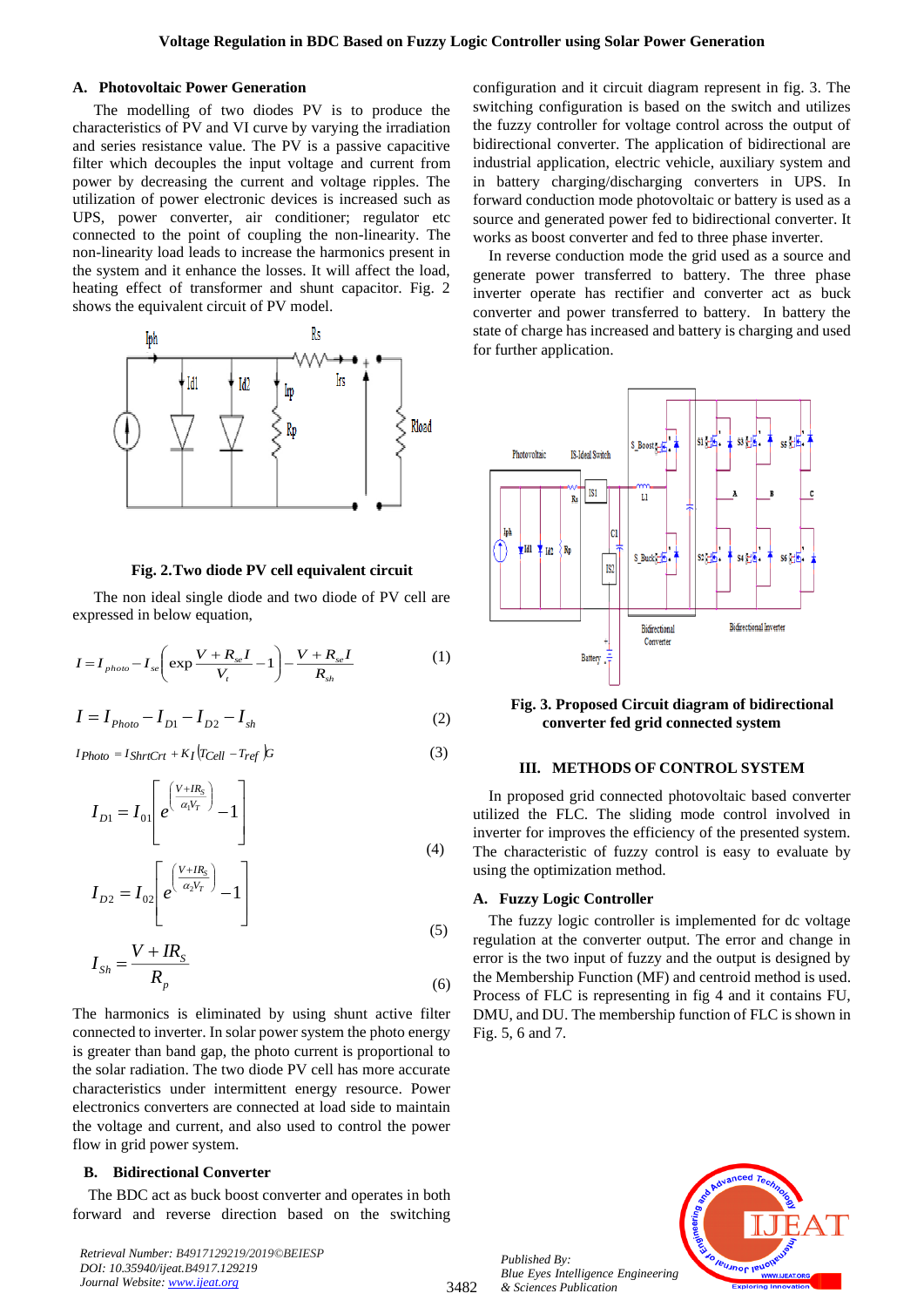



**Fig. 4.Block diagram of FLC controller**



**Fig. 5.Membership Function (MF) of input 1**







**Fig. 7.FLC output**

*Retrieval Number: B4917129219/2019©BEIESP DOI: 10.35940/ijeat.B4917.129219 Journal Website[: www.ijeat.org](http://www.ijeat.org/)*

The FLC is linguistic variables use MF and rules and it process the input and generate the output. This control method is faster and simple control method.

# **B. Sliding Mode Controller**

In SMC utilized in grid connected inverter for reducing the THD in inverter current. The error input is calculated from the differences of inverter output voltage ( $V<sub>O</sub>$ ) and reference voltage ( *<sup>V</sup>ref* ). The block diagram of sliding mode controller is shown in Fig. 8. SMC decreases the steady state error  $(E<sub>S</sub>)$  because the converter maintained the stable

frequency. The controller increase the capability of system order reduction and on off power semiconductors, and robustness.  $E<sub>S</sub>$ 



*act <sup>u</sup>*

# **Fig. 8.Block Diagram of Sliding Mode Controller**

The sliding surface S is chosen is given in equation.

$$
Error = u_{act} - u_{ref} \tag{8}
$$

$$
S = C \cdot Error + Error \tag{9}
$$

Where C is a positive constant, Error is the tracking voltage of inverter output, *Error* is the derivative of Error. •The sliding mode controller has generate the duty cycle is given in equation.

$$
D = \frac{1}{2} \left[ 1 + \frac{L_{ac}C_{ac}}{u_{dc}} \left( u_{ref} + \frac{u_{act}}{R_{LCac}} + \frac{u_{act}}{L_{ac}C_{ac}} - C \text{ Error} - \text{KS} \right) \right]
$$
(10)

Where K is positive constant.

# **IV. SIMULATION RESULTS**

The comparison of fuzzy control in bidirectional converter fed grid system for photovoltaic power generation is simulated using MATLAB/Simulink. The Simulink platform is used for modeling, simulating and analyzing the performance of proposed grid based BDC system. The control scheme of fuzzy and SMC is used to improve the efficiency in a grid connected bidirectional converter and inverter. The simulation results are validated and presented according to the following measurements: THD and voltage regulation. The overall circuit configuration of simulation

block represent in Fig. 9. Fig. 10 shows the Simulink Model of SMC.



*Published By: Blue Eyes Intelligence Engineering & Sciences Publication*

3483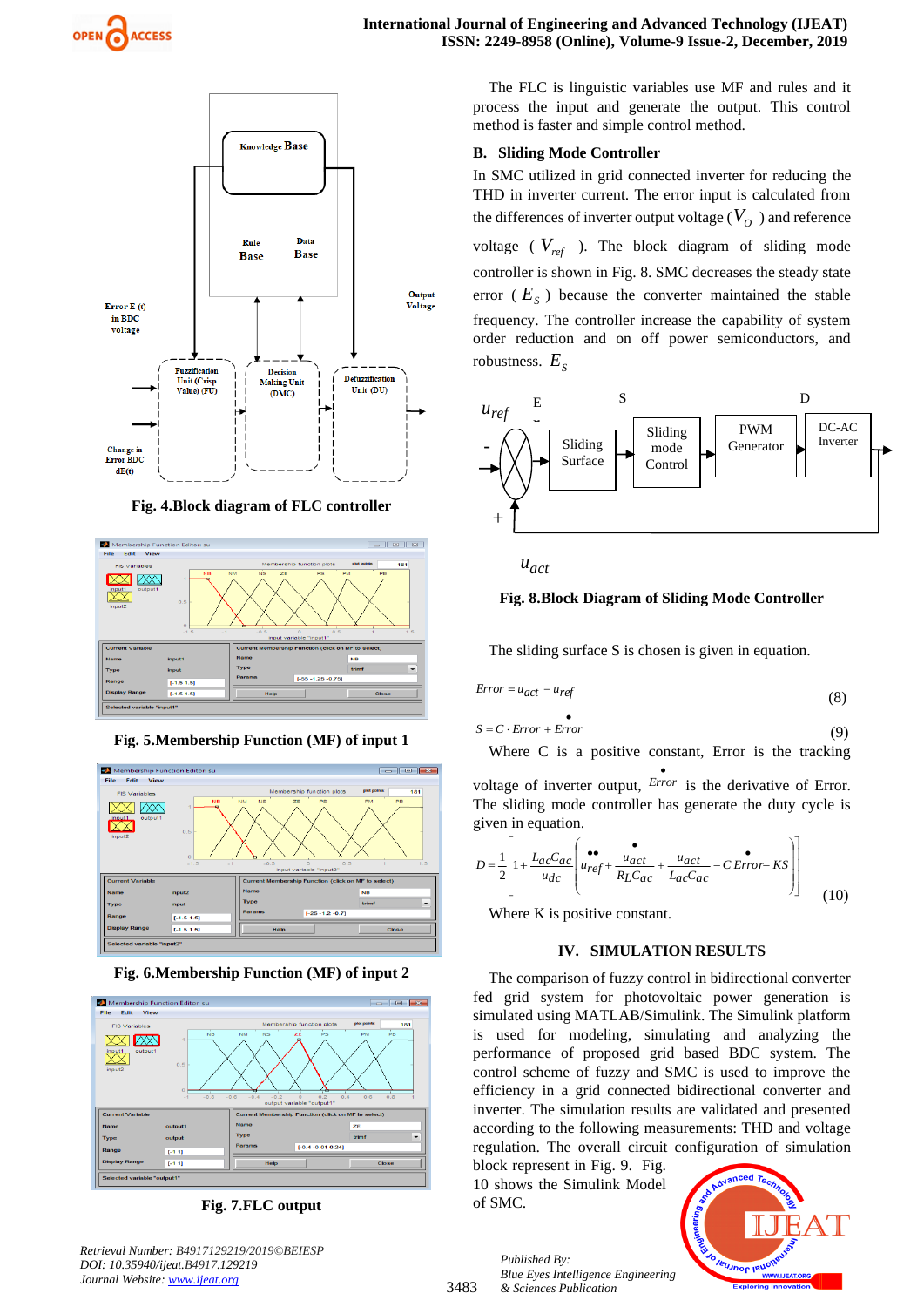

# **Fig. 9.Simulink Model of Overall Grid Connected Bidirectional Converter**



**Fig. 10. Simulink Model of Sliding Mode Controller**

The DC link voltage of BDC using fuzzy control is shown in Fig. 11. The output voltage and current of the bidirectional inverter is shown in Fig. 12. The total harmonic distortion of grid connected inverter using fuzzy has shown in Fig. 13. Table 2 represents the comparison of DC link voltage and %THD values PI and fuzzy control. The simulation parameters are given in table I. Table II gives the comparison %value of THD using PI and fuzzy control.



**Fig. 11. DC Link Voltage of Bidirectional Converter System using FLC**



**Fig. 12. Three Phase Voltage and Current waveform across Grid System**



**Fig. 13. Total Harmonic distortion in Grid current using FLC**

|  |  |  | <b>Table- I: Simulation Parameter</b> |
|--|--|--|---------------------------------------|
|--|--|--|---------------------------------------|

| <b>Parameter</b>               | <b>Value</b> |
|--------------------------------|--------------|
| Solar Voltage (V)              | 110V         |
| <b>Battery Capacity and</b>    | 110V         |
| Voltage                        |              |
| <b>Switching Frequency</b>     | 5000Hz       |
| <b>Bidirectional Inductor</b>  | 5mH          |
| <b>Bidirectional Capacitor</b> | 130mF        |
| <b>Inductive Filter</b>        | 47mH         |
| Capacitive Filter              | 80e-6F       |

**Table- II: DC link, %THD of PI Control and Fuzzy** 

| <b>Parameter</b> | <b>DC Link</b><br><b>Voltage</b> | THD<br>(%) |
|------------------|----------------------------------|------------|
| PI               | 160                              | 1.47       |
| Fuzzy            | 280                              | 1 74       |

# **V. CONCLUSION**

The hybrid energy generation system based on bidirectional converters are utilized FLC control for voltage improvement, reduce the settling time and reduce the total harmonic distortion.



*Retrieval Number: B4917129219/2019©BEIESP DOI: 10.35940/ijeat.B4917.129219 Journal Website[: www.ijeat.org](http://www.ijeat.org/)*

*Published By:*

*& Sciences Publication*